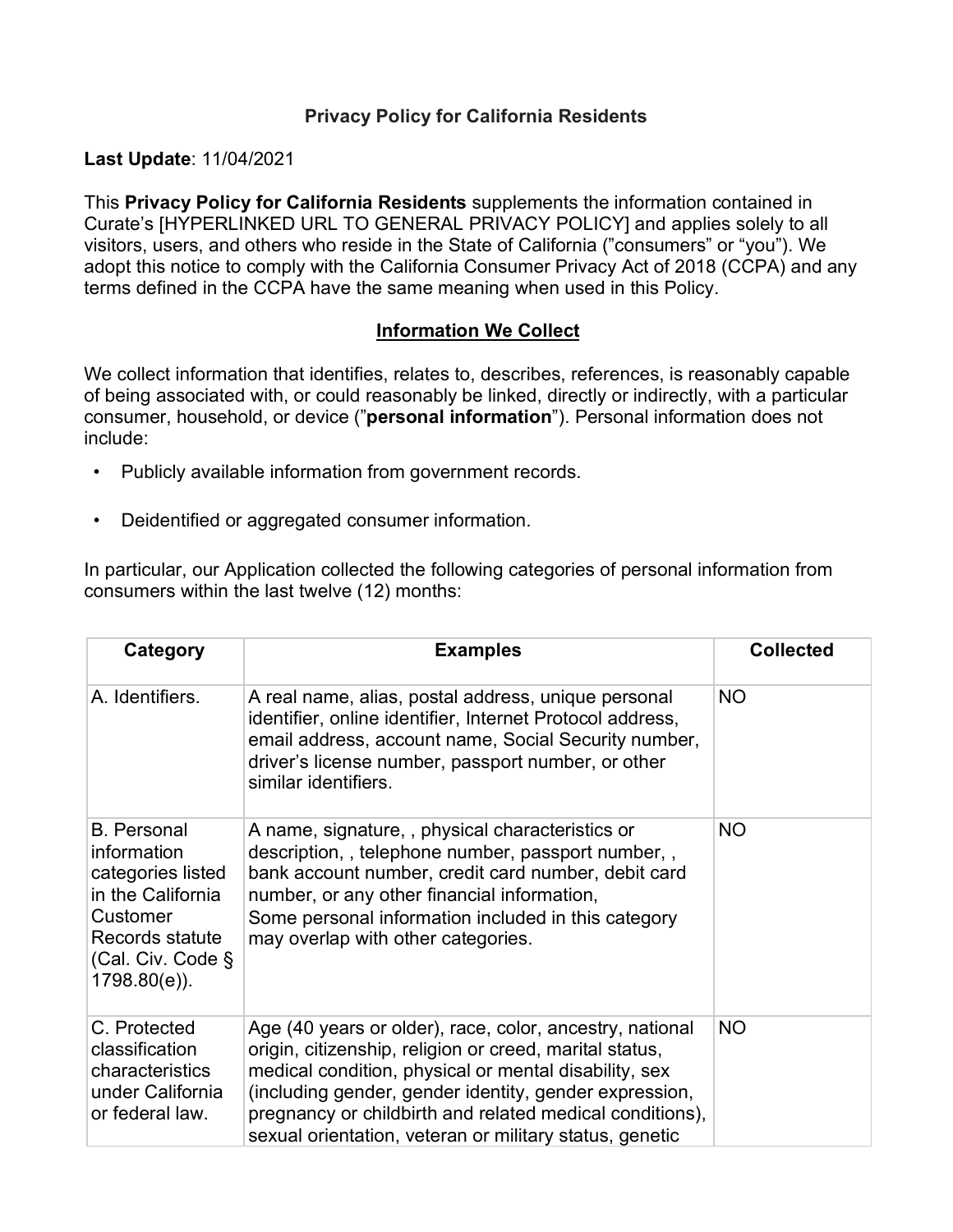| Category                                                                                                                                                         | <b>Examples</b>                                                                                                                                                                                                                                                                                                                                | <b>Collected</b> |
|------------------------------------------------------------------------------------------------------------------------------------------------------------------|------------------------------------------------------------------------------------------------------------------------------------------------------------------------------------------------------------------------------------------------------------------------------------------------------------------------------------------------|------------------|
|                                                                                                                                                                  | information (including familial genetic information).                                                                                                                                                                                                                                                                                          |                  |
| D. Commercial<br>information.                                                                                                                                    | Records of personal property, products or services<br>purchased, obtained, or considered, or other<br>purchasing or consuming histories or tendencies.                                                                                                                                                                                         | <b>NO</b>        |
| E. Biometric<br>information.                                                                                                                                     | Genetic, physiological, behavioral, and biological<br>characteristics, or activity patterns used to extract a<br>template or other identifier or identifying information,<br>such as, fingerprints, faceprints, and voiceprints, iris or<br>retina scans, keystroke, gait, or other physical patterns,<br>and sleep, health, or exercise data. | <b>NO</b>        |
| F. Internet or<br>other similar<br>network activity.                                                                                                             | Browsing history, search history, information on a<br>consumer's interaction with a Application, application,<br>or advertisement.                                                                                                                                                                                                             | <b>NO</b>        |
| G. Geolocation<br>data.                                                                                                                                          | Physical location or movements.                                                                                                                                                                                                                                                                                                                | <b>NO</b>        |
| H. Sensory data.                                                                                                                                                 | Audio, electronic, visual, thermal, olfactory, or similar<br>information.                                                                                                                                                                                                                                                                      | <b>NO</b>        |
| I. Professional or<br>employment-<br>related<br>information.                                                                                                     | Current or past job history or performance evaluations.                                                                                                                                                                                                                                                                                        | <b>NO</b>        |
| J. Non-public<br>education<br>information (per<br>the Family<br>Educational<br>Rights and<br>Privacy Act (20<br>U.S.C. Section<br>1232g, 34 C.F.R.<br>Part 99)). | Education records directly related to a student<br>maintained by an educational institution or party acting<br>on its behalf, such as grades, transcripts, class lists,<br>student schedules, student identification codes, student<br>financial information, or student disciplinary records.                                                 | <b>NO</b>        |
| K. Inferences<br>drawn from other<br>personal<br>information.                                                                                                    | Profile reflecting a person's preferences,<br>characteristics, psychological trends, predispositions,<br>behavior, attitudes, intelligence, abilities, and aptitudes.                                                                                                                                                                          | <b>NO</b>        |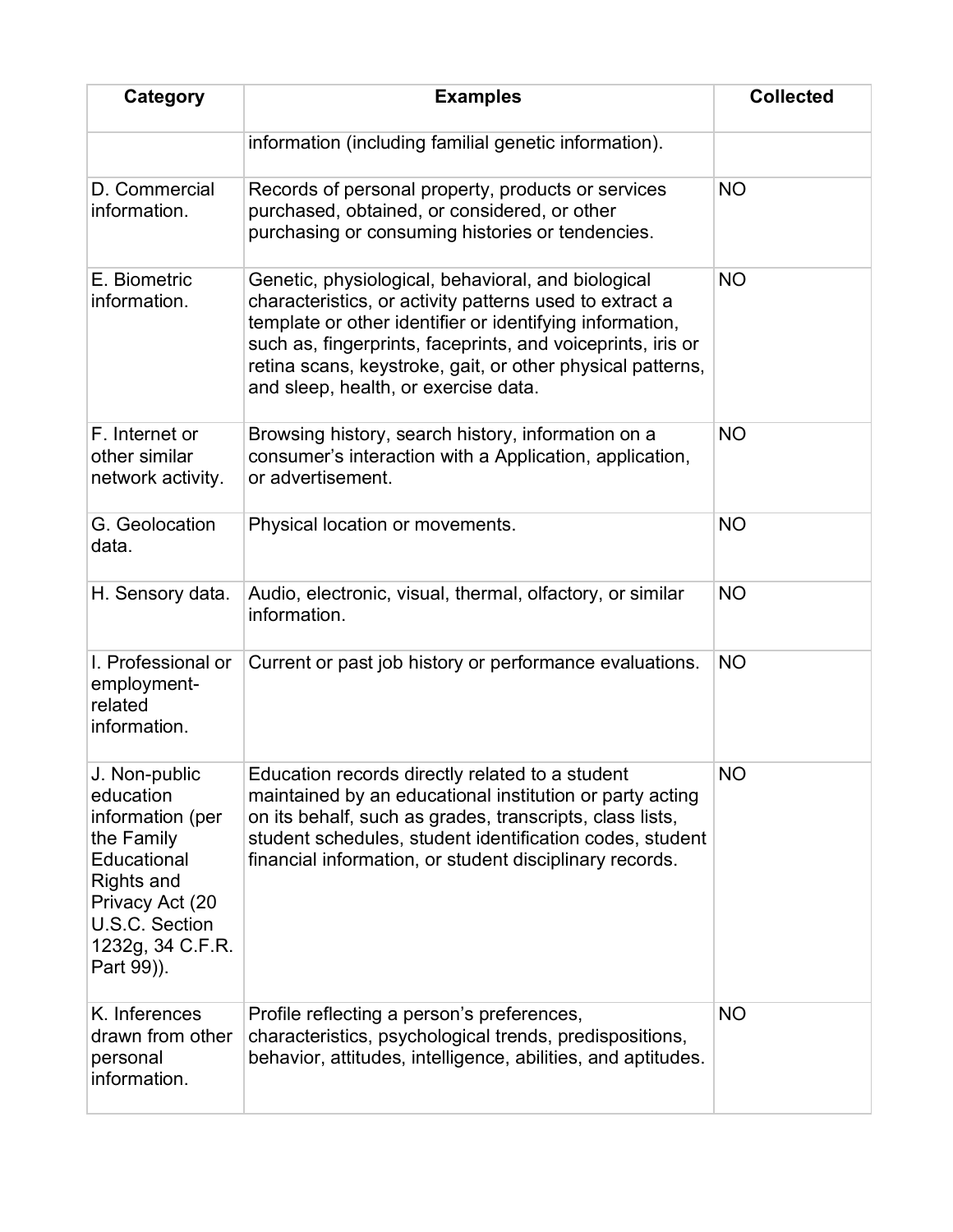Our Application obtains/We obtain] the categories of personal information listed above from the following categories of sources:

- Directly from you. For example, from forms you complete or products and services you purchase.
- Indirectly from you. For example, from observing your actions on our Application.

## **Use of Personal Information**

We may use or disclose the personal information we collect for one or more of the following purposes:

- To fulfill or meet the reason you provided the information. For example, if you share your name and contact information to request a price quote or ask a question about our products or services, we will use that personal information to respond to your inquiry. If you provide your personal information to purchase a product or service, we will use that information to process your payment and facilitate delivery. We may also save your information to facilitate new product orders or process returns.
- To provide, support, personalize, and develop our Application, products, and services.
- To create, maintain, customize, and secure your account with us.
- To process your requests, purchases, transactions, and payments and prevent transactional fraud.
- To provide you with support and to respond to your inquiries, including to investigate and address your concerns and monitor and improve our responses.
- To help maintain the safety, security, and integrity of our Application, products and services, databases and other technology assets, and business.
- For testing, research, analysis, and product development, including to develop and improve our Application, products, and services.
- To respond to law enforcement requests and as required by applicable law, court order, or governmental regulations.
- As described to you when collecting your personal information or as otherwise set forth in the CCPA.
- To evaluate or conduct a merger, divestiture, restructuring, reorganization, dissolution, or other sale or transfer of some or all of our assets, whether as a going concern or as part of bankruptcy, liquidation, or similar proceeding, in which personal information held by us about our Application users is among the assets transferred.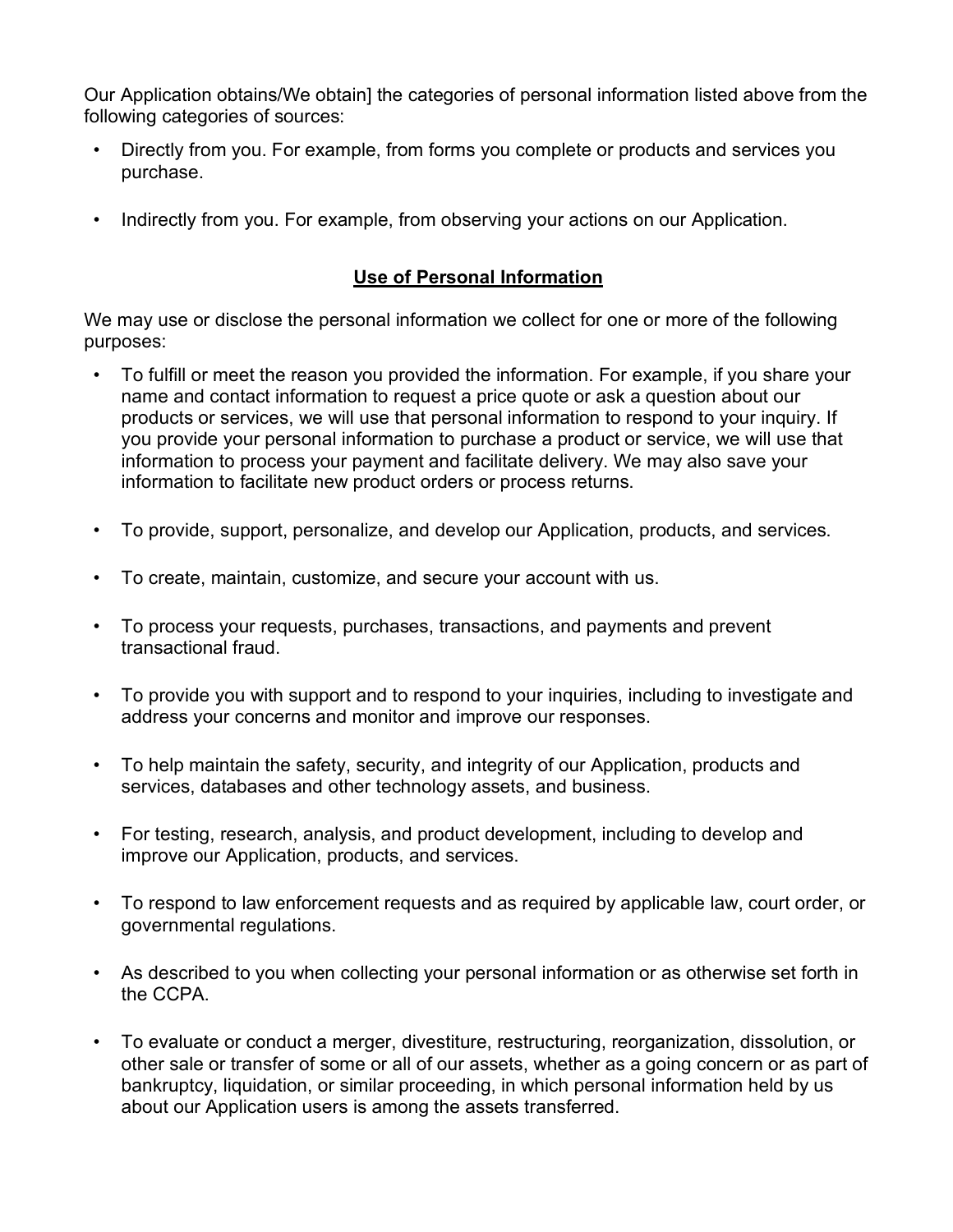We will not collect additional categories of personal information or use the personal information we collected for materially different, unrelated, or incompatible purposes without providing you notice.

# **Your Rights and Choices**

The CCPA provides consumers (California residents) with specific rights regarding their personal information. This section describes your CCPA rights and explains how to exercise those rights.

# *Right to Know and Data Portability*

You have the right to request that we disclose certain information to you about our collection and use of your personal information over the past 12 months (the "right to know"). Once we receive your request and confirm your, we will disclose to you:

- The categories of personal information we collected about you.
- The categories of sources for the personal information we collected about you.
- Our business or commercial purpose for collecting or selling that personal information.
- The categories of third parties with whom we share that personal information.
- If we sold or disclosed your personal information for a business purpose, two separate lists disclosing:
	- sales, identifying the personal information categories that each category of recipient purchased; and
	- disclosures for a business purpose, identifying the personal information categories that each category of recipient obtained.
- The specific pieces of personal information we collected about you (also called a data portability request).

# *Right to Delete*

You have the right to request that we delete any of your personal information that we collected from you and retained, subject to certain exceptions (the "right to delete"). Once we receive your request and confirm your identity, we will review your request to see if an exception allowing us to retain the information applies. We may deny your deletion request if retaining the information is necessary for us or our service provider(s) to:

• Complete the transaction for which we collected the personal information, provide a good or service that you requested, take actions reasonably anticipated within the context of our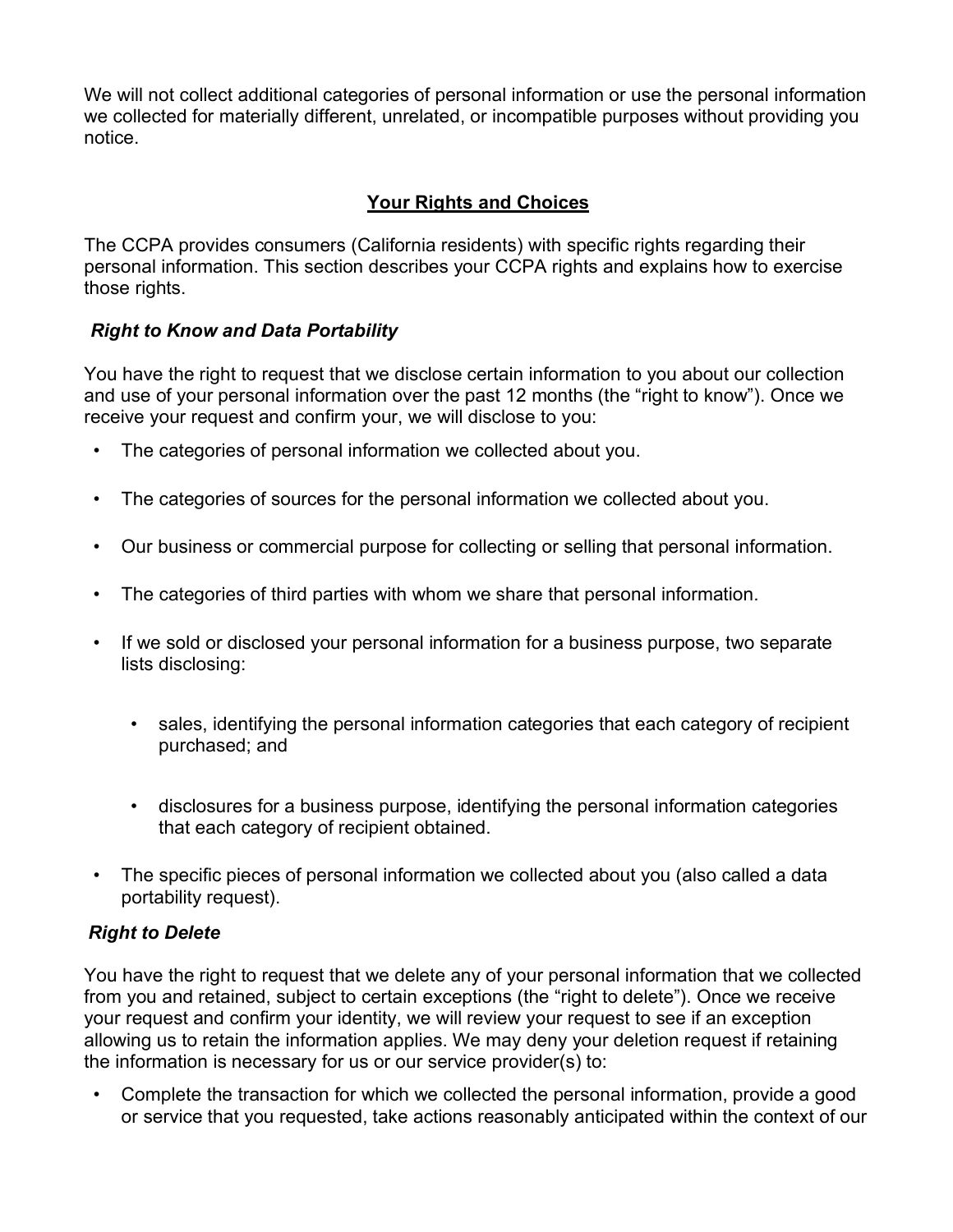ongoing business relationship with you, fulfill the terms of a written warranty or product recall conducted in accordance with federal law, or otherwise perform our contract with you.

- Detect security incidents, protect against malicious, deceptive, fraudulent, or illegal activity, or prosecute those responsible for such activities.
- Debug products to identify and repair errors that impair existing intended functionality.
- Exercise free speech, ensure the right of another consumer to exercise their free speech rights, or exercise another right provided for by law.
- Comply with the California Electronic Communications Privacy Act (Cal. Penal Code § 1546 et. seq.).
- Engage in public or peer-reviewed scientific, historical, or statistical research in the public interest that adheres to all other applicable ethics and privacy laws, when the information's deletion may likely render impossible or seriously impair the research's achievement, if you previously provided informed consent.
- Enable solely internal uses that are reasonably aligned with consumer expectations based on your relationship with us.
- Comply with a legal obligation.
- Make other internal and lawful uses of that information that are compatible with the context in which you provided it.

We will delete or deidentify personal information not subject to one of these exceptions from our records and will direct our service providers to take similar action.

### *Exercising Your Rights to Know or Delete*

To exercise your rights to know or delete described above, please submit a request by either:

- Emailing us at [curate@curate.community](mailto:curate@curate.community)
- Visiting<https://curate.community/> and

Only you, or someone legally authorized to act on your behalf, may make a request to know or delete related to your personal information.

You may also make a request to know or delete on behalf of your child by emailing [curate@curate.community.](mailto:curate@curate.community) You may only submit a request to know twice within a 12-month period. Your request to know or delete must:

• Provide sufficient information that allows us to reasonably verify you are the person about whom we collected personal information or an authorized representative.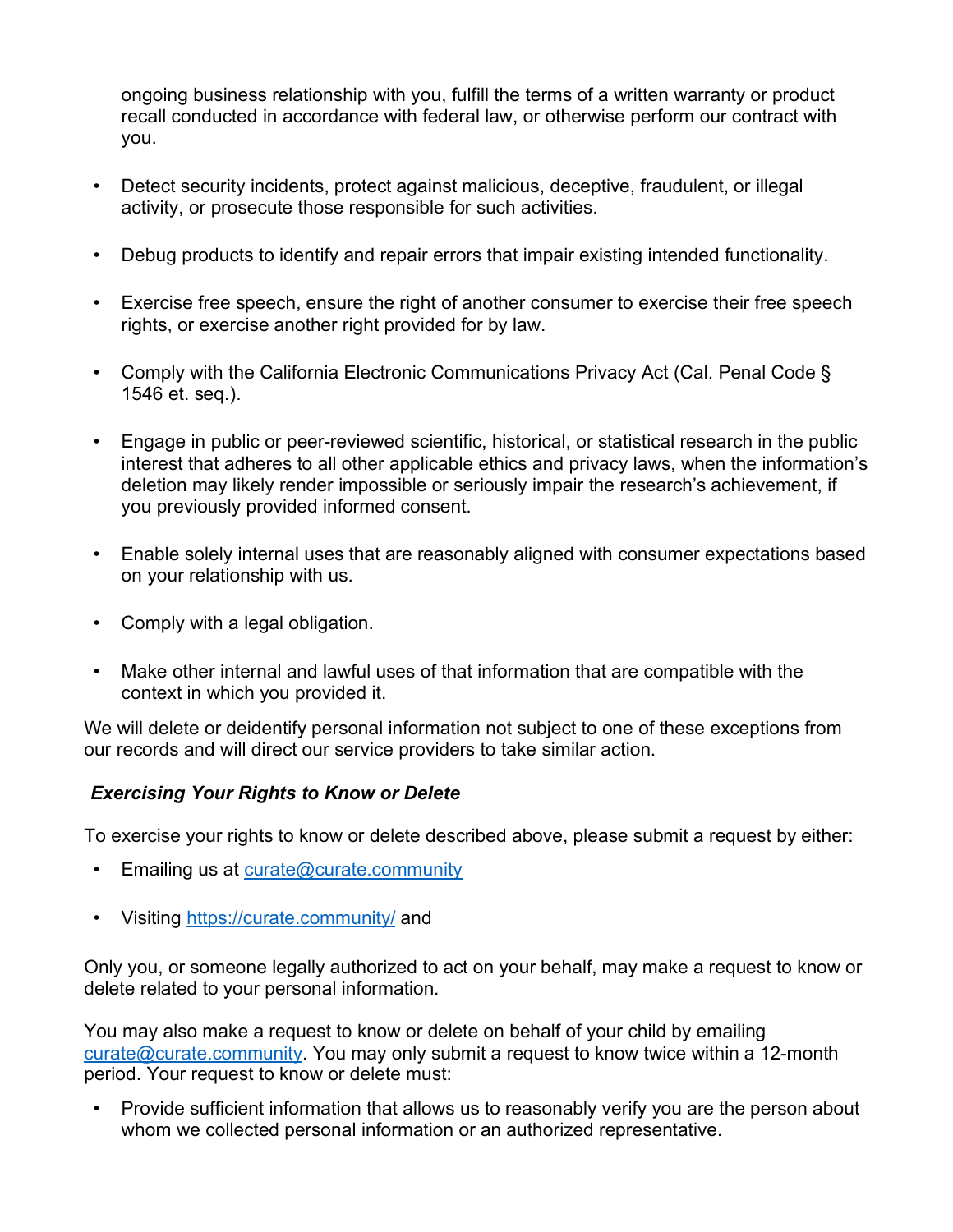• Describe your request with sufficient detail that allows us to properly understand, evaluate, and respond to it.

We cannot respond to your request or provide you with personal information if we cannot verify your identity or authority to make the request and confirm the personal information relates to you.

You do not need to create an account with us to submit a request to know or delete. [However, we do consider requests made through your password protected account sufficiently verified when the request relates to personal information associated with that specific account.] We will only use personal information provided in the request to verify the requestor's identity or authority to make it.

#### *Response Timing and Format*

We will confirm receipt of your request within ten (10) business days. If you do not receive confirmation within the 10-day timeframe, please contact curate@curate.community.

We endeavor to substantively respond to a verifiable consumer request within forty-five (45) days of its receipt. If we require more time (up to another 45 days), we will inform you of the reason and extension period in writing.

If you have an account with us, we will deliver our written response to that account. If you do not have an account with us, we will deliver our written response by mail or electronically, at your option.

Any disclosures we provide will only cover the 12-month period preceding our receipt of your request. The response we provide will also explain the reasons we cannot comply with a request, if applicable. For data portability requests, we will select a format to provide your personal information that is readily useable and should allow you to transmit the information from one entity to another entity without hindrance.

We do not charge a fee to process or respond to your verifiable consumer request unless it is excessive, repetitive, or manifestly unfounded. If we determine that the request warrants a fee, we will tell you why we made that decision and provide you with a cost estimate before completing your request.

#### **Non-Discrimination**

We will not discriminate against you for exercising any of your CCPA rights. Unless permitted by the CCPA, we will not:

- Deny you goods or services.
- Charge you different prices or rates for goods or services, including through granting discounts or other benefits, or imposing penalties.
- Provide you a different level or quality of goods or services.